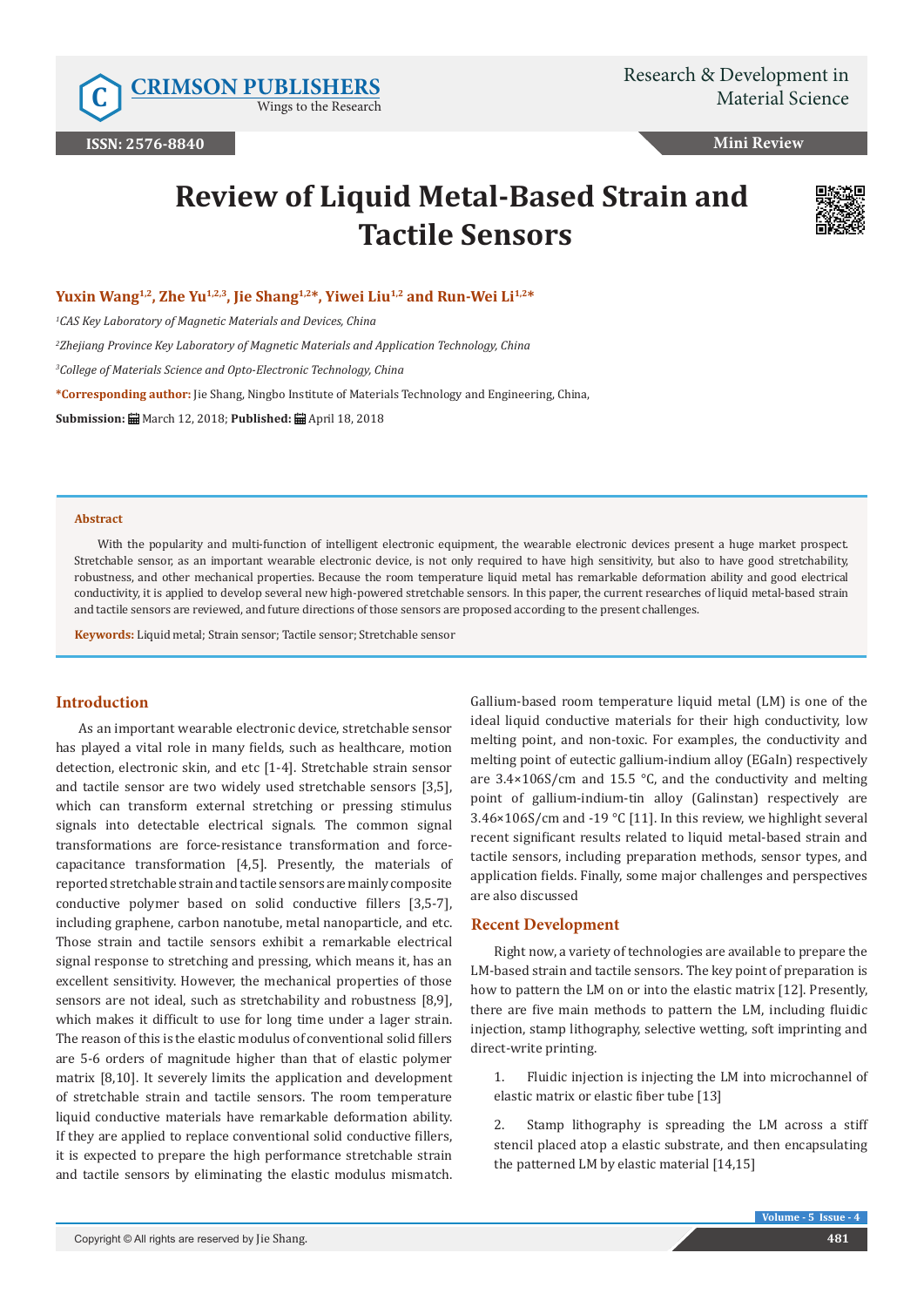3. Selective wetting is utilizing the unique wettability of the LM with several metal (e.g. Sn, Au, and Cu) [16-18], spreading the LM on the substrate with pre-patterned wetting and nonwetting regions, and then encapsulating.

4. Soft imprinting is dipping a structured elastic stamp into LM and transferring it to another surface, embossing a LM film and producing separate structures by squeezing out metal, or by transferring from a single LM film into recesses on a structured surface [19,20]

5. Direct-write printing is utilizing the stickiness of thin oxide skin at the surface of LM to pattern by direct-write printing LM ink [21].

Depending on the different signal transformation mechanisms, the reported LM-based strain and tactile sensors can be divided into resistance type and capacitance type. For resistive-type LMbased strain and tactile sensors, the resistance of the sensors will change when external strain/pressure is applied to the LM-based active materials. Compared with traditional resistive-type sensors, the LM-based sensors not only exhibit excellent stretchability, but also have good robustness and small hysteresis coefficient. For examples, the resistive-type LM-based strain sensor reported by Wu et al. [22] can still be stable after 3500 cycles under 70% strain, and the hysteresis coefficient of sensor is only 0.11%; The resistivetype LM-based tactile sensor reported by Voget et al. [23] can measure the magnitude and direction of pressure; The resistivetype LM-based multi-functional sensor reported by Park et al. [24] can detect the strain from 0% to 250% and the pressure from 0kPa to 40kPa. For capacitance-type LM-based strain and tactile sensors, the mechanical deformation induced by the external strain/ pressure leads to the change of overlap area or space between the two electrodes, and then results in variation of the capacitance. The function of capacitance-type LM-based sensors is determined by the structure of two LM conductors. In addition to the traditional parallel plate structure, the common structure of two LM conductors is cross array structure, flat comb structure, and double helix fibers structure. The capacitance-type sensor with cross array structure can be used to detect the tactile pressure distribution. For example, Li et al. [25] adopted fluidic injection method to successfully prepare a capacitance-type LM-based sensor with cross array structure, which realized the millimeter-level detection of pressure distribution. The capacitance-type sensor with flat comb structure usually is used to detect strain. For example, Tabatabai et al. [14] adopted stamp lithography method to prepare a capacitance-type LM-based sensor with flat comb structure, which has a good linear response during stretched from 0% to 250%. The capacitancetype sensor with double helix fibers structure, such as prepared by Cooper et al. [26] using fluidic injection method, can be used for strain sensor, tactile sensor, and torsion sensor. Furthermore, the LM microdroplets can be embedded into the elastic matrix to prepare a stretchable composite material with high dielectric constant [27], which can be used for dielectric layer of capacitancetype sensor.



Figure 1: The application of LM-based strain and tactile sensors.

1a: The real-time wireless monitoring of muscle motion upon swallowing [29]

1b: The real-time monitoring of human gait during walking and running [30]

1c: Photograph of the PDMS glove electronic skin embedding multiple LM-based tactile sensors worn while grasping a grape [33].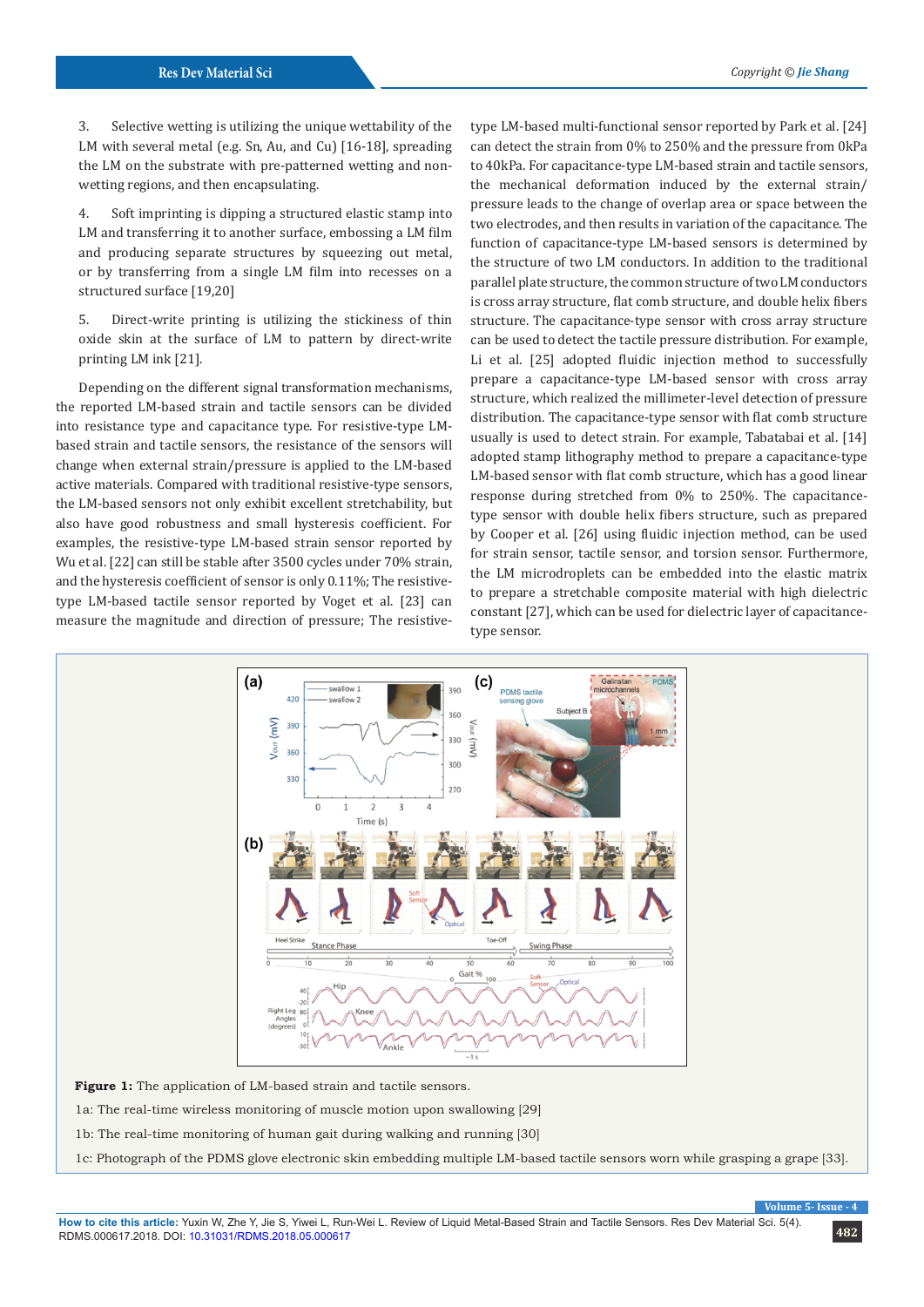Now, LM-based strain and tactile sensors have been widely used in medical healthcare, motion detection, electronic skin, and etc. In medical healthcare, Xi et al. [28] utilized a microtubular LM-based tactile sensor (Φ=250μm) to achieve continuous realtime monitoring of arterial pulse waves; Jeong et al. [29] used a multifunctional LM-based integrated system of sensors to achieve real-time wireless monitoring of muscle motion upon swallowing or during speech, as shown in Figure 1a. In motion detection, Mengüc et al. [30] developed a detection system using several LMbased strain sensors for human gait measurement during walking and running, and the root mean square errors are less than 5° and 15°, respectively, for walking speed of 0.89m/s and running speed of 2.7m/s, as shown in Figure 1b; Matsuzaki et al. [31] identified slight differences of the folding states of finger by a data glove, which is composed of LM-based strain sensors. In electronic skin, Kim et al. [32] prepared a fingertip electronic skin based on LM by soft imprinting method, which can perceive the bending, touching, and pressing motion of finger; Gao et al. [33] prepared a PDMS glove electronic skin embedding multiple LM-based tactile sensors (Figure 1c) to provide comprehensive tactile feedback of a human hand when touching or holding objects.

#### **Conclusion**

In the field of flexible electronics, the LM-base strain and tactile sensors have gradually displayed their unique advantages. However, the existing room temperature liquid metal will solidify and turn into solid at low temperature, which leads to existing LM-based sensors cannot work properly. Therefore, the low temperature LM is needed. Moreover, the performances of sensor are closely related to the structure and pattern of sensor. For the LM-based strain and tactile sensors, the research of structure and pattern has just begun and needs to be further developed. In general, the development of LM-based strain and tactile sensors is in its infancy, which means it not only has more important research value and broad application prospect, but also faces many challenges.

#### **References**

- 1. Hammock ML, Chortos A, Tee BCK, Tok JBH, Bao Z (2013) 25<sup>th</sup> [anniversary article: the evolution of electronic skin \(e-skin\): a brief](https://www.ncbi.nlm.nih.gov/pubmed/24151185)  [history, design considerations, and recent progress. Advanced Material](https://www.ncbi.nlm.nih.gov/pubmed/24151185)  [25\(42\): 5997-6038.](https://www.ncbi.nlm.nih.gov/pubmed/24151185)
- 2. [Wang XW, Liu Z, Zhang T \(2017\) Flexible sensing electronics for](https://www.ncbi.nlm.nih.gov/pubmed/28306196)  [wearable/attachable health monitoring. Small 13\(25\): 1602790.](https://www.ncbi.nlm.nih.gov/pubmed/28306196)
- 3. [Amjadi M, Kyung KU, Park I, Sitti M \(2016\) Stretchable, Skin-mountable,](https://onlinelibrary.wiley.com/doi/abs/10.1002/adfm.201504755)  [and wearable strain sensors and their potential applications: a review.](https://onlinelibrary.wiley.com/doi/abs/10.1002/adfm.201504755)  [Advanced Functional Material 26\(11\): 1678-1698.](https://onlinelibrary.wiley.com/doi/abs/10.1002/adfm.201504755)
- 4. [Wan YB, Wang Y, Guo CF \(2017\) Recent progresses on fexible tactile](https://www.sciencedirect.com/science/article/pii/S2542529317301001)  [sensors. Materials Today Physics 1: 61-73.](https://www.sciencedirect.com/science/article/pii/S2542529317301001)
- 5. [Yao SS, Swetha P, Zhu Y \(2018\) Nanomaterial-enabled wearable sensors](https://www.ncbi.nlm.nih.gov/pubmed/29193793)  [for healthcare. Advanced Healthcare Material 7\(1\): 1700889.](https://www.ncbi.nlm.nih.gov/pubmed/29193793)
- 6. McCoul D, Hu WL, Gao MM, Mehta V, Pei QB (2016) Recent advances in stretchable and transparent electronic materials. Advanced Electronic Material 2(5): 1500407.
- 7. [Park M, Park J, Jeong U \(2014\) Design of conductive composite](https://www.sciencedirect.com/science/article/pii/S1748013214000541)  [elastomers for stretchable electronics. Nano today 9\(2\): 244-260.](https://www.sciencedirect.com/science/article/pii/S1748013214000541)
- 8. [Guan LY, Nilghaz A, Su B, Jiang L, Cheng Wl, et al. \(2016\) Stretchable](https://onlinelibrary.wiley.com/doi/abs/10.1002/adfm.201600443)[fiber-confined wetting conductive liquids as wearable human health](https://onlinelibrary.wiley.com/doi/abs/10.1002/adfm.201600443) [monitors. Advanced Functional Material 26\(25\): 4511-4517.](https://onlinelibrary.wiley.com/doi/abs/10.1002/adfm.201600443)
- 9. [Varga M, Mehmann A, Marjanovic J, Reber J, Vogt C, et al. \(2017\)](https://www.ncbi.nlm.nih.gov/pubmed/29027724) [Adsorbed eutectic GaIn structures on a neoprene foam for stretchable](https://www.ncbi.nlm.nih.gov/pubmed/29027724) [MRI coils. Advanced Material 29\(44\): 1703744.](https://www.ncbi.nlm.nih.gov/pubmed/29027724)
- 10. [Bartlett MD, Kazem N, Powell-Palm MJ, Huang XN, Sun WH, et al. \(2017\)](https://www.ncbi.nlm.nih.gov/pubmed/28193902/) [High thermal conductivity in soft elastomers with elongated liquid metal](https://www.ncbi.nlm.nih.gov/pubmed/28193902/) [inclusions. Proceedings of the National Academy of Science of the United](https://www.ncbi.nlm.nih.gov/pubmed/28193902/) [States of America 114\(9\): 2143-2148.](https://www.ncbi.nlm.nih.gov/pubmed/28193902/)
- 11. [Dickey MD \(2017\) Stretchable and soft electronics using liquid metals.](https://www.ncbi.nlm.nih.gov/pubmed/28417536) [Advanced Material 29\(27\): 1606425.](https://www.ncbi.nlm.nih.gov/pubmed/28417536)
- 12. [Khondoker MAH, Sameoto D \(2016\) Fabrication methods and](http://iopscience.iop.org/article/10.1088/0964-1726/25/9/093001) [applications of microstructured gallium based liquid metal alloys. Smart](http://iopscience.iop.org/article/10.1088/0964-1726/25/9/093001) [Materials and Structures 25\(9\): 093001.](http://iopscience.iop.org/article/10.1088/0964-1726/25/9/093001)
- 13. [Zhu S, So JH, Mays R, Desai S, Barnes WR, et al. \(2013\) Ultrastretchable](https://onlinelibrary.wiley.com/doi/abs/10.1002/adfm.201202405) [fibers with metallic conductivity using a liquid metal alloy core.](https://onlinelibrary.wiley.com/doi/abs/10.1002/adfm.201202405) [Advanced Functional Material 23\(18\): 2308-2314.](https://onlinelibrary.wiley.com/doi/abs/10.1002/adfm.201202405)
- 14. [Tabatabai A, Fassler A, Usiak C, Majidi C \(2013\) Liquid-phase gallium−](https://www.ncbi.nlm.nih.gov/pubmed/23659455) [indium alloy electronics with microcontact printing. Langmuir 29\(20\):](https://www.ncbi.nlm.nih.gov/pubmed/23659455) [6194-6200.](https://www.ncbi.nlm.nih.gov/pubmed/23659455)
- 15. [Jeong SH, Hagman A, Hjort K, Jobs M, Sundqvist J, et al. \(2012\) Liquid](https://www.ncbi.nlm.nih.gov/pubmed/23038427) [alloy printing of microfluidic stretchable electronics. Lab on a Chip](https://www.ncbi.nlm.nih.gov/pubmed/23038427) [12\(22\): 4657-4664.](https://www.ncbi.nlm.nih.gov/pubmed/23038427)
- 16. [Kramer RK, Majidi C, Wood RJ \(2013\) Masked deposition of gallium](https://onlinelibrary.wiley.com/doi/abs/10.1002/adfm.201203589)[indium alloys for liquid embedded elastomer conductors. Advanced](https://onlinelibrary.wiley.com/doi/abs/10.1002/adfm.201203589) [Functional Material 23\(42\): 5292-5296.](https://onlinelibrary.wiley.com/doi/abs/10.1002/adfm.201203589)
- 17. [Kim HJ, Son C, Ziaie B \(2008\) A multiaxial stretchable interconnect using](https://aip.scitation.org/doi/abs/10.1063/1.2829595) [liquid-alloy-filled elastomeric microchannels. Applied Physics Letters](https://aip.scitation.org/doi/abs/10.1063/1.2829595) [92: 011904.](https://aip.scitation.org/doi/abs/10.1063/1.2829595)
- 18. Li GY, Lee DW (2017) An advanced selective liquid-metal plating technique for stretchable biosensor applications. Lab on a Chip 17: 3415-3421.
- 19. [Gozen A, Tabatabai A, Ozdoganlar OB, Majidi C \(2014\) High-density](https://www.ncbi.nlm.nih.gov/pubmed/24899382) [soft-matter electronics with micron-scale line width. Advanced Material](https://www.ncbi.nlm.nih.gov/pubmed/24899382) [26\(30\): 5211-5216.](https://www.ncbi.nlm.nih.gov/pubmed/24899382)
- 20. [Kim MG, Alrowais H, Pavlidis S, Brand O \(2016\) Size-scalable and high](https://onlinelibrary.wiley.com/doi/abs/10.1002/adfm.201604466)[density liquid-metal-based soft electronic passive components and](https://onlinelibrary.wiley.com/doi/abs/10.1002/adfm.201604466) [circuits using soft lithography. Advanced Functional Material 27\(3\):](https://onlinelibrary.wiley.com/doi/abs/10.1002/adfm.201604466) [1604464.](https://onlinelibrary.wiley.com/doi/abs/10.1002/adfm.201604466)
- 21. [Sheng L, Teo SH, Liu J \(2016\) Liquid-metal-painted stretchable capacitor](https://www.infona.pl/resource/bwmeta1.element.springer-doi-10_1007-S40846-016-0129-9) [sensors for wearable healthcare electronics. Journal of Medical and](https://www.infona.pl/resource/bwmeta1.element.springer-doi-10_1007-S40846-016-0129-9) [Biological Engineering 36\(2\): 265-272.](https://www.infona.pl/resource/bwmeta1.element.springer-doi-10_1007-S40846-016-0129-9)
- 22. Wu YH, Zhen RM, Liu HZ, Liu SQ, Deng ZF, et al. (2017) Liquid metal fiber composed of a tubular channel as a high-performance strain sensor. Journal of Materials Chemistry C 5(47): 12483-12491.
- 23. [Vogt DM, Park YL, Wood RJ \(2013\) Design and characterization of a soft](https://ieeexplore.ieee.org/document/6553251/) [multi-axis force sensor using embedded microfluidic channels. IEEE](https://ieeexplore.ieee.org/document/6553251/) [Sensors Journal 13\(10\): 4056-4064.](https://ieeexplore.ieee.org/document/6553251/)
- 24. [Park YL, Chen BR, Wood RJ \(2012\) Design and fabrication of soft](https://ieeexplore.ieee.org/document/6203551/) [artificial skin using embedded microchannels and liquid conductors.](https://ieeexplore.ieee.org/document/6203551/) [IEEE Sensors Journal 12\(8\): 2711-2718.](https://ieeexplore.ieee.org/document/6203551/)
- 25. [Li B, Gao Y, Fontecchio A, Visell Y \(2016\) Soft capacitive tactile sensing](http://iopscience.iop.org/article/10.1088/0964-1726/25/7/075009/meta) [arrays fabricated via direct filament casting. Smart Materials and](http://iopscience.iop.org/article/10.1088/0964-1726/25/7/075009/meta) [Structures 25\(7\): 075009.](http://iopscience.iop.org/article/10.1088/0964-1726/25/7/075009/meta)
- 26. [Cooper CB, Arutselvan K, Liu Y, Armstrong D, Lin YL, et al. \(2017\)](https://onlinelibrary.wiley.com/doi/abs/10.1002/adfm.201770124) [Stretchable capacitive sensors of torsion, strain, and touch using double](https://onlinelibrary.wiley.com/doi/abs/10.1002/adfm.201770124) [helix liquid metal fibers. Advanced Functional Material 27\(20\): 1605630.](https://onlinelibrary.wiley.com/doi/abs/10.1002/adfm.201770124)

**Volume 5**